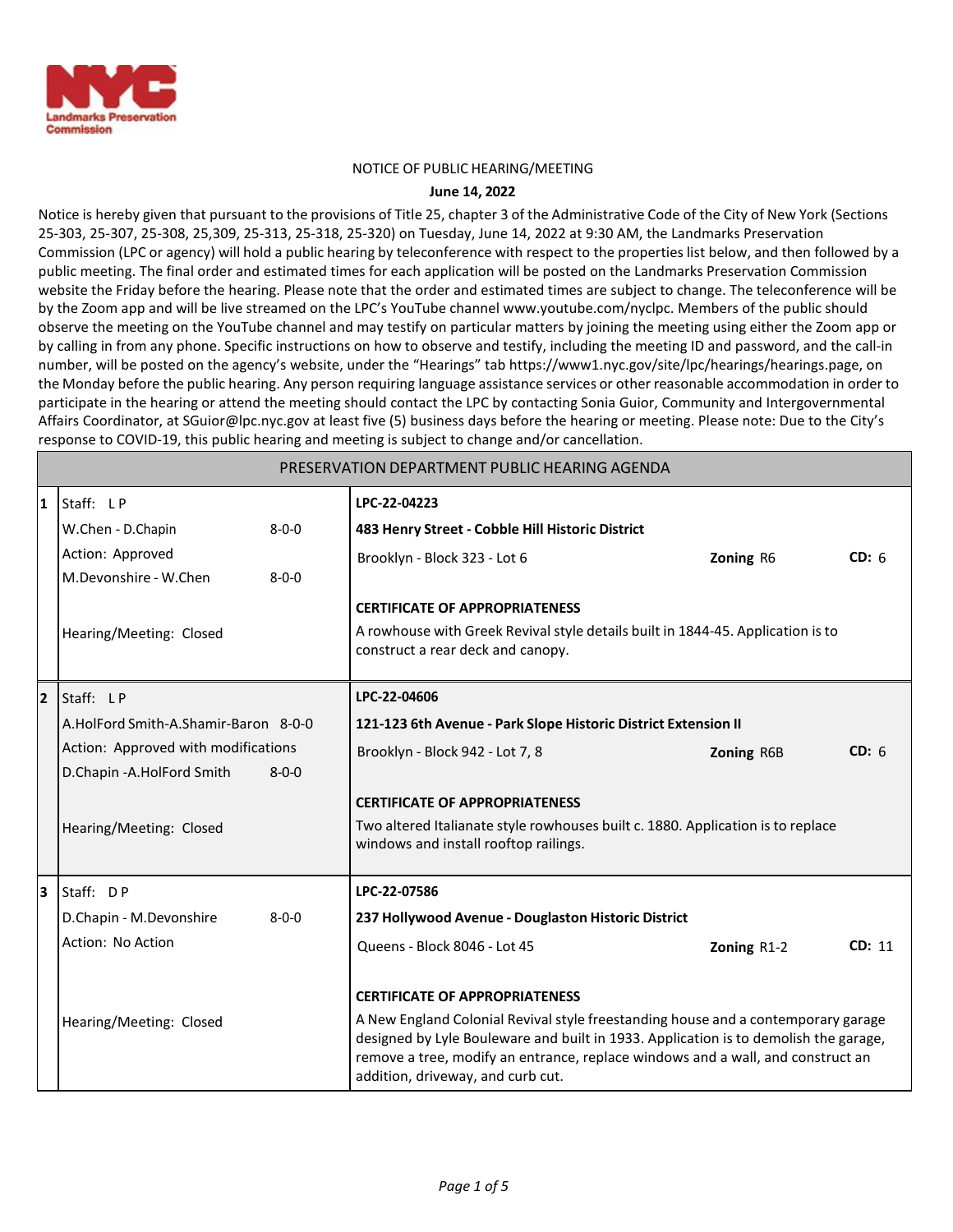| $\overline{a}$ | Staff: BB                                 | LPC-22-09715                                                                                                                                                                                                                                                                                                                                            |              |       |
|----------------|-------------------------------------------|---------------------------------------------------------------------------------------------------------------------------------------------------------------------------------------------------------------------------------------------------------------------------------------------------------------------------------------------------------|--------------|-------|
|                | M.Devonshire - D.Chapin<br>$8 - 0 - 0$    | 107 South Street - South Street Seaport Historic District                                                                                                                                                                                                                                                                                               |              |       |
|                | Action: Approved with modifications       | Manhattan - Block 97 - Lot 9                                                                                                                                                                                                                                                                                                                            | Zoning C6-2A | CD: 1 |
|                | A.HolFord Smith - A.Shamir-Baron 8-0-0    |                                                                                                                                                                                                                                                                                                                                                         |              |       |
|                |                                           | <b>MISCELLANEOUS - AMENDMENT</b>                                                                                                                                                                                                                                                                                                                        |              |       |
|                | Hearing/Meeting: Closed                   | A building built in 1818-19 and altered in 1855. Application is to amend an approval<br>under LPC 20-06856 for constructing a rooftop addition, altering the front and rear                                                                                                                                                                             |              |       |
|                |                                           | façades and replacing storefront infill.                                                                                                                                                                                                                                                                                                                |              |       |
| 5              | Staff: MG                                 | LPC-22-05611                                                                                                                                                                                                                                                                                                                                            |              |       |
|                | E.Jefferson - D.Chapin<br>$8 - 0 - 0$     | 65 Spring Street - SoHo-Cast Iron Historic District Extension                                                                                                                                                                                                                                                                                           |              |       |
|                | Action: Approved                          | Manhattan - Block 496 - Lot 35                                                                                                                                                                                                                                                                                                                          | Zoning M1-5B | CD: 2 |
|                | J.Gustafsson - E.Jefferson<br>$8 - 0 - 0$ |                                                                                                                                                                                                                                                                                                                                                         |              |       |
|                |                                           | <b>CERTIFICATE OF APPROPRIATENESS</b>                                                                                                                                                                                                                                                                                                                   |              |       |
|                | Hearing/Meeting: Closed                   | An altered Italianate style store and tenement building designed by William E. Waring<br>and built in 1878. Application is to construct a rear yard addition.                                                                                                                                                                                           |              |       |
| 6              | Staff: JR                                 | LPC-22-09135                                                                                                                                                                                                                                                                                                                                            |              |       |
|                | A.Shamir-Baron - A.HolFord Smith 8-0-0    | 165-167 West 86th Street, aka 541 Amsterdam Avenue - West Park Presbyterian<br>Church Individual Landmark - Individual Landmark                                                                                                                                                                                                                         |              |       |
|                | Action: No Action                         | Manhattan - Block 1217 - Lot 1                                                                                                                                                                                                                                                                                                                          | Zoning R10A  | CD: 7 |
|                | Hearing/Meeting: Closed                   | <b>CERTIFICATE OF APPROPRIATENESS</b><br>A Romanesque Revival style church complex designed by Henry Franklin Kilburn and<br>built in 1889-1890, which incorporated an existing chapel designed by Leopold Eidlitz<br>and built in 1883-1885. Application is to demolish the building, pursuant to Section<br>25-309(b)(2), on the grounds of hardship. |              |       |
|                |                                           | LPC-22-07709                                                                                                                                                                                                                                                                                                                                            |              |       |
|                | Staff: S K Action:                        |                                                                                                                                                                                                                                                                                                                                                         |              |       |
|                |                                           | 6 West 95th Street - Upper West Side/Central Park West Historic District                                                                                                                                                                                                                                                                                |              |       |
|                | Laid over                                 | Manhattan - Block 1208 - Lot 137                                                                                                                                                                                                                                                                                                                        | Zoning R10A  | CD: 7 |
|                |                                           | <b>CERTIFICATE OF APPROPRIATENESS</b>                                                                                                                                                                                                                                                                                                                   |              |       |
|                |                                           |                                                                                                                                                                                                                                                                                                                                                         |              |       |
|                | Hearing/Meeting:                          | A Renaissance Revival style rowhouse with Churrigueresque style elements, designed by<br>Horace Edgar Hartwell and built in 1893-1894. Application is to construct rear yard and<br>rooftop additions, modify a masonry opening, install mechanical equipment, and raise<br>parapets.                                                                   |              |       |
|                | Staff: M H Action:                        | LPC-22-06618                                                                                                                                                                                                                                                                                                                                            |              |       |
|                |                                           | 323 West 87th Street - Riverside - West End Historic District                                                                                                                                                                                                                                                                                           |              |       |
|                | Laid over                                 | Manhattan - Block 1249 - Lot 21                                                                                                                                                                                                                                                                                                                         | Zoning R8    | CD: 7 |
|                |                                           | <b>CERTIFICATE OF APPROPRIATENESS</b>                                                                                                                                                                                                                                                                                                                   |              |       |
|                | Hearing/Meeting:                          | A Renaissance Revival style rowhouse designed by Francis A. Minuth and built in 1889.<br>Application is to construct a rooftop addition.                                                                                                                                                                                                                |              |       |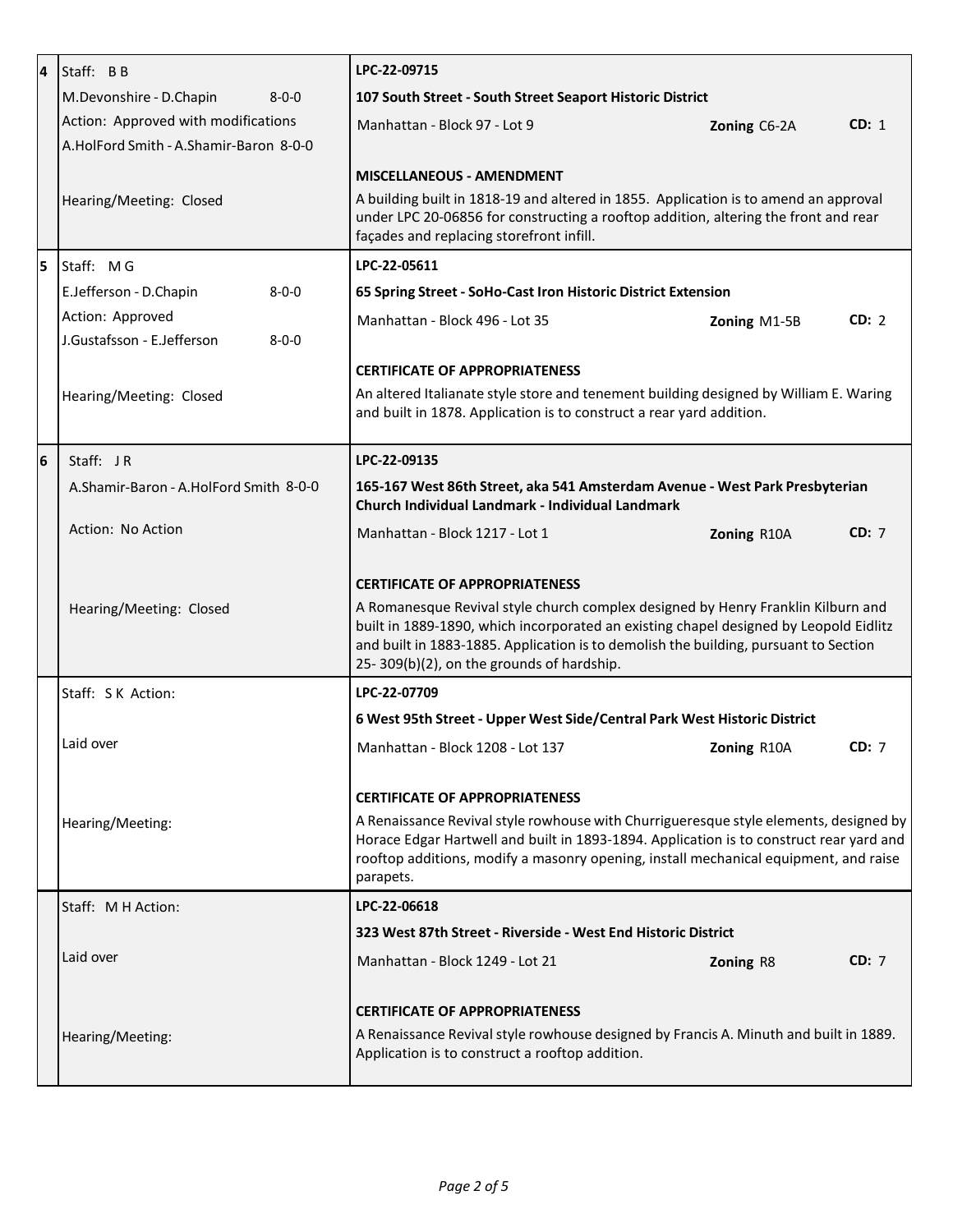| Staff: KR         | LPC-22-04320                                                                                                                                                                                                                                                                                                                                                                                                                                                                                                                    |             |       |  |
|-------------------|---------------------------------------------------------------------------------------------------------------------------------------------------------------------------------------------------------------------------------------------------------------------------------------------------------------------------------------------------------------------------------------------------------------------------------------------------------------------------------------------------------------------------------|-------------|-------|--|
|                   | 34-41 83rd Street - Jackson Heights Historic District                                                                                                                                                                                                                                                                                                                                                                                                                                                                           |             |       |  |
| Action: Laid over | Queens - Block 1444 - Lot 48                                                                                                                                                                                                                                                                                                                                                                                                                                                                                                    | Zoning R5   | CD: 3 |  |
| Hearing/Meeting:  | <b>CERTIFICATE OF APPROPRIATENESS</b><br>An Anglo-American Garden Home style house designed by Pierce L. Kiesewetter and<br>built in 1928-29. Application is to legalize the installation of a fence without Landmarks<br>Preservation Commission permit(s)                                                                                                                                                                                                                                                                     |             |       |  |
| Staff: BB         | LPC-22-09533                                                                                                                                                                                                                                                                                                                                                                                                                                                                                                                    |             |       |  |
|                   | 60 Wall Street                                                                                                                                                                                                                                                                                                                                                                                                                                                                                                                  |             |       |  |
| Action: Laid over | Manhattan - Block 40 - Lot 3                                                                                                                                                                                                                                                                                                                                                                                                                                                                                                    | Zoning C5-5 | CD: 1 |  |
|                   | <b>MISCELLANEOUS - AMENDMENT</b>                                                                                                                                                                                                                                                                                                                                                                                                                                                                                                |             |       |  |
| Hearing/Meeting:  | A Postmodern style office tower designed by Roche-Dinkeloo and built in 1985-1989<br>pursuant to a special permit under Zoning Resolution Section 74-79, which found a<br>harmonious relationship between this building and the Individual Landmark at 55 Wall<br>Street, a Greek Revival style exchange building designed by Isaiah Rogers and built in<br>1842, with an addition designed by McKim, Mead and White and built in 1907.<br>Application is to amend CR 85-004 (LPC 84-0715) to alter the base of 60 Wall Street. |             |       |  |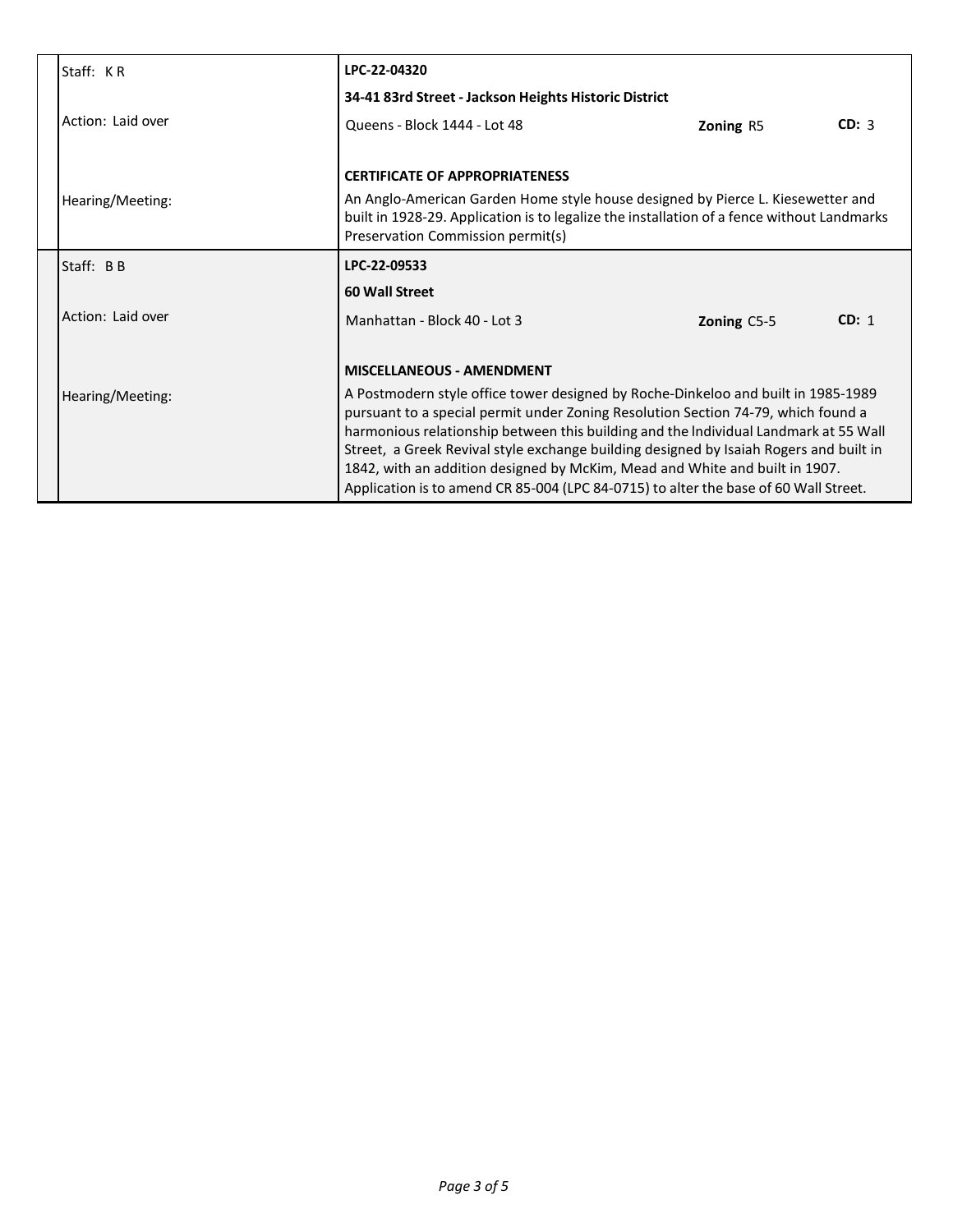

ATTENTION: If you have difficulty understanding English and need language assistance, please call us 212-669-7817 or email [access@lpc.nyc.gov. W](mailto:access@lpc.nyc.gov)e will provide you with language assistance services, including interpretation and translation, at no cost to you in the language you speak.

#### Español (Spanish)

ATENCIÓN: si tiene dificultades para comprender el inglés y necesita ayuda con el idioma, llámenos al 212-669-7817 o escríbanos a [access@lpc.nyc.gov.](mailto:access@lpc.nyc.gov) Le brindaremos servicios de ayuda del idioma, incluidas interpretación y traducción, a ningún costo en el idioma que habla.

# 繁體中文(Traditional Chinese)

注意:如果您不熟悉英語,需要語言方面的協助,請透過以下方式聯絡我們:致電212-669-7817 或发電子郵件給 [access@lpc.nyc.gov](mailto:access@lpc.nyc.gov)。我們將以您熟悉的語言免費為您提供語言協助服務(包括口譯和筆譯)。

#### 简体中文(Simplified Chinese)

注意:如果您不熟悉英语,需要语言方面的帮助,请通过以下方式联系我们:致电212-66 9-7817或发邮件至[access@lpc.nyc.gov](mailto:9-7817%E6%88%96%E5%8F%91%E9%82%AE%E4%BB%B6%E8%87%B3access@lpc.nyc.gov)。我们将以您熟悉的语言免费为您提供语言协助服务(包括口译和笔译)。

#### Polskie (Polish)

UWAGA: Jeśli masz trudności ze zrozumieniem języka angielskiego i potrzebujesz pomocy językowej, zadzwoń do nas pod numer telefonu 212-669-7817 lub wyślij wiadomość e-mail na adres [access@lpc.nyc.gov.](mailto:access@lpc.nyc.gov) Zapewnimy Ci wsparcie w języku, w którym się porozumiewasz (usługa obejmuje tłumaczenie ustne i pisemne). Nie ponosisz żadnych kosztów.

# ব**াঙ**াল**ি** (Bengali)

বাঙাল ি (Bengali)<br>অন্য়হ কর**ে** লক্রিন: আপলন যাক্রি ইংেো কিঃ্র বাবেত অসলু বধা ববাধ কর**েন এবং ভাষা**ে কিঃ্রন্য<br>সংক্রানমূদ্রত পূর্ব বুলি নাম বর্ষণ কর্তনেন বিভারর ২০৩০ন ৩০ (Bengan)<br>অন্য়হ কর*ে* ৰতি ন: আপৰন যাতি ইংোা তি:<br>স**াহ**ারযয়তে প্রর**াতি:: ন ববাধ কর**েন, তেরব

স**াঁহ**ারয়ত প্রের াতিক্রিন ববাধ কর**েন, ে**রব<br>অনগ্গহ কর**ে** আম**ারিভি ে 212-669-7817 নম্বর**ে ।ি করুন অথবা [access@lpc.nyc.gov](mailto:access@lpc.nyc.gov) এ ইয়েতি করুন। আপনা**ে ব**িা ভাষা**ে** 

স $\cap$ ারপর $\subset$  বকানও খেচ ছাড়াই আমাে আপনারক ভাষাে পে $\subset$ রষবা প্র $\subset$ ান ক $\subset$ রবা, অনব $\cap\subset$  এবং ব $\subset$ াভ $\cap$ ষ $\cap$ পল $\epsilon$ েরষবা সহক $\epsilon$ ার $\epsilon$ ।

# Kreyòl Ayisyen (Haitian Creole)

ATANSYON: Si ou gen difikilte pou ou konprann Anglè, epi ou bezwen asistans nan lang lan, tanpri rele nou nan numewo telefòn sa, 212-669-7817. Oswa ou kapab voye yon imèl al jwenn [access@lpc.nyc.gov. N](mailto:access@lpc.nyc.gov)ou va ofri ou sèvis asistans nan langaj ou an, sèvis tankou entèpretasyon avek tradiksyon kap vinni gratis pou ou nan lang ke ou pale a.

# Française (French)

ATTENTION : Si vous avez de la difficulté à comprendre l'anglais et avez besoin d'aide linguistique, veuillez nous appeler par téléphone au 212-669-7817 ou par courriel à [access@lpc.nyc.gov.](mailto:access@lpc.nyc.gov) Nous vous fournirons des services d'aide linguistique dans la langue que vous parlez, gratuitement, y compris l'interprétation et la traduction.

# 한국어 (Korean)

알려드립니다: 만일 영어를 이해하시는데 어려움이 있어 언어 지원이 필요하신 경우212-669-7817으로 전화주시거나 [access@lpc.nyc.gov](mailto:access@lpc.nyc.gov) 으로 이메일을 보내주시길 바랍니다. 귀하가 사용하시는 모국어에 대해서 통역 및 번역을 포함한 언어 지원 서비스를 무료로 제공합니다.

# Русский (Russian)

ВНИМАНИЕ: Если у Вас возникают трудности в понимании английского языка и Вам необходима языковая помощь, звоните нам по телефону 212-669-7817 или пишите нам на email [access@lpc.nyc.gov.](mailto:access@lpc.nyc.gov) Мы предоставим Вам услуги языковой помощи, в том числе – устный и письменный перевод, на Вашем родном языке и совершенно бесплатно.